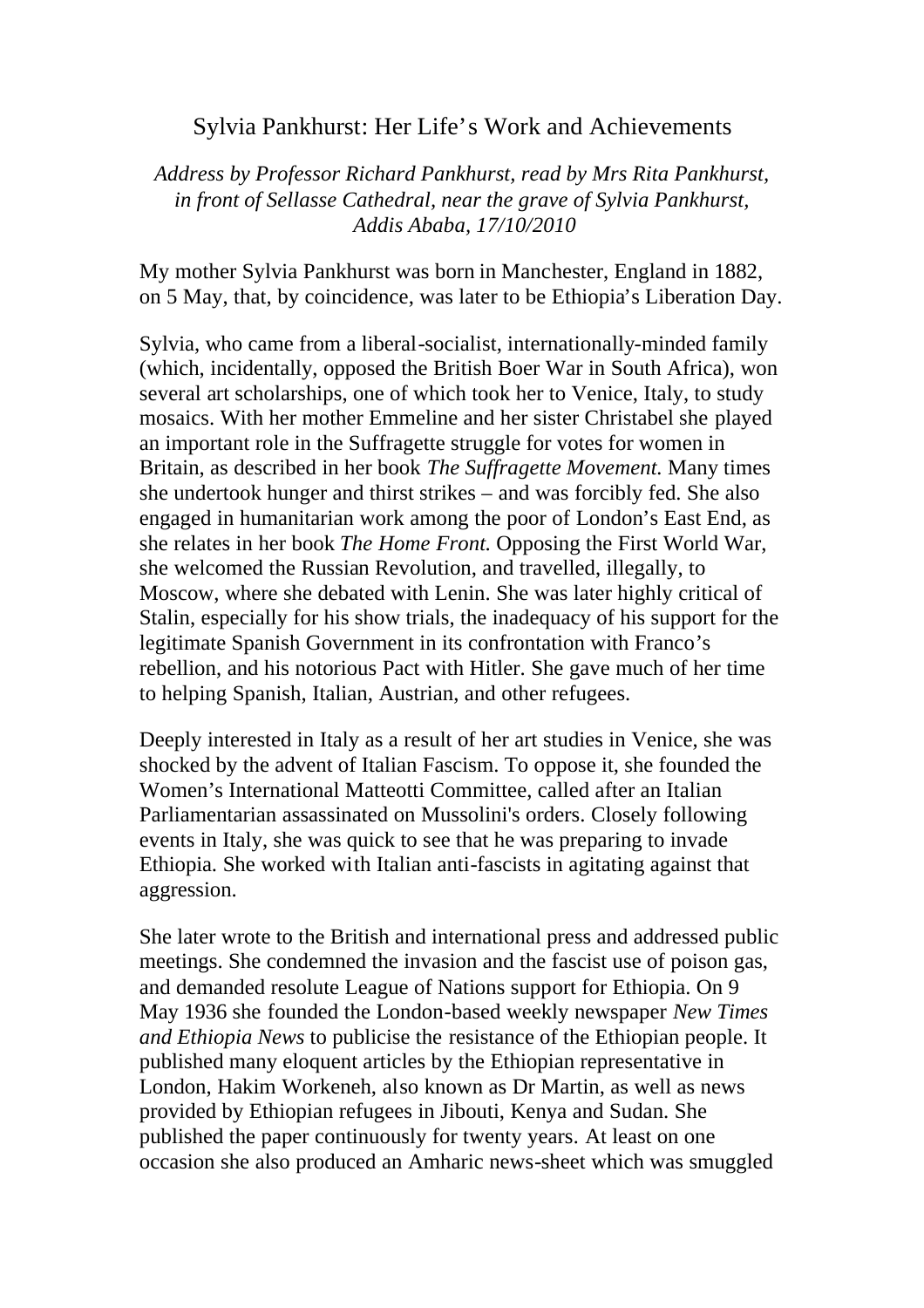into occupied Ethiopia. (Long afterwards, when I was Director of the Institute of Ethiopian Studies, I received on behalf of its Library, from an old Gojjame patriot, a much-folded copy of this Amharic news-sheet, which he had carefully preserved for decades).

My mother was attacked by Mussolini in one of his articles, received two death threats, one from an Italian Fascist in London, and another from a British Nazi; and was listed for arrest in the event of a German occupation of Britain, which, happily, never took place!

After Mussolini's entry into the European War in June 1940, she urged that Ethiopia should be recognised as an Ally and that her independence be assured. She opposed Italy's return to her former empire, denounced British colonial attempts to partition the country, and supported Eritrean Reunion with Ethiopia.

After Ethiopia's Liberation my mother was awarded the Patriots' Medal, granted to supporters of the Patriots, as well as to actual combatants. Her medal had five palm-leaves, each representing one year of service during the five years of Italian occupation. A street in Addis Ababa was named after her.

My mother visited Ethiopia in 1944 and 1951, inspecting schools and other institutions. She developed a keen interest in Ethiopian history and culture. Her principal hero was Ras Alula, whom she regarded as the most patriotic Ethiopian leader of his time. Though in poor health, she spent many days travelling to the British Library to consult looted Ethiopian manuscripts. She had earlier been to Romania, admiring its church paintings – and, with the help of a Romanian scholar, had translated poems by the national poet, Mihai Eminescu.

Besides editing her newspaper, she wrote many works on the country. These included her massive scholarly volume *Ethiopia: A Cultural History* – in which the section on poetry owed much to her collaboration with our friend Menghistu Lemma, then a student in England – and the polemical *Why are We Destroying the Eritrean Ports?* – a critique of the then British Military Administration of the ex-colony. A committed anticolonialist she was in contact with African freedom-fighters, and Pan-Africanists, among them Kwame Nkrumah, Jomo Kenyatta and Mbiyu Koinange.

She founded, and spent years raising funds for, Ethiopia's first teaching hospital in Addis Ababa, the Princess Tsehai Memorial Hospital, today the General Army Hospital.